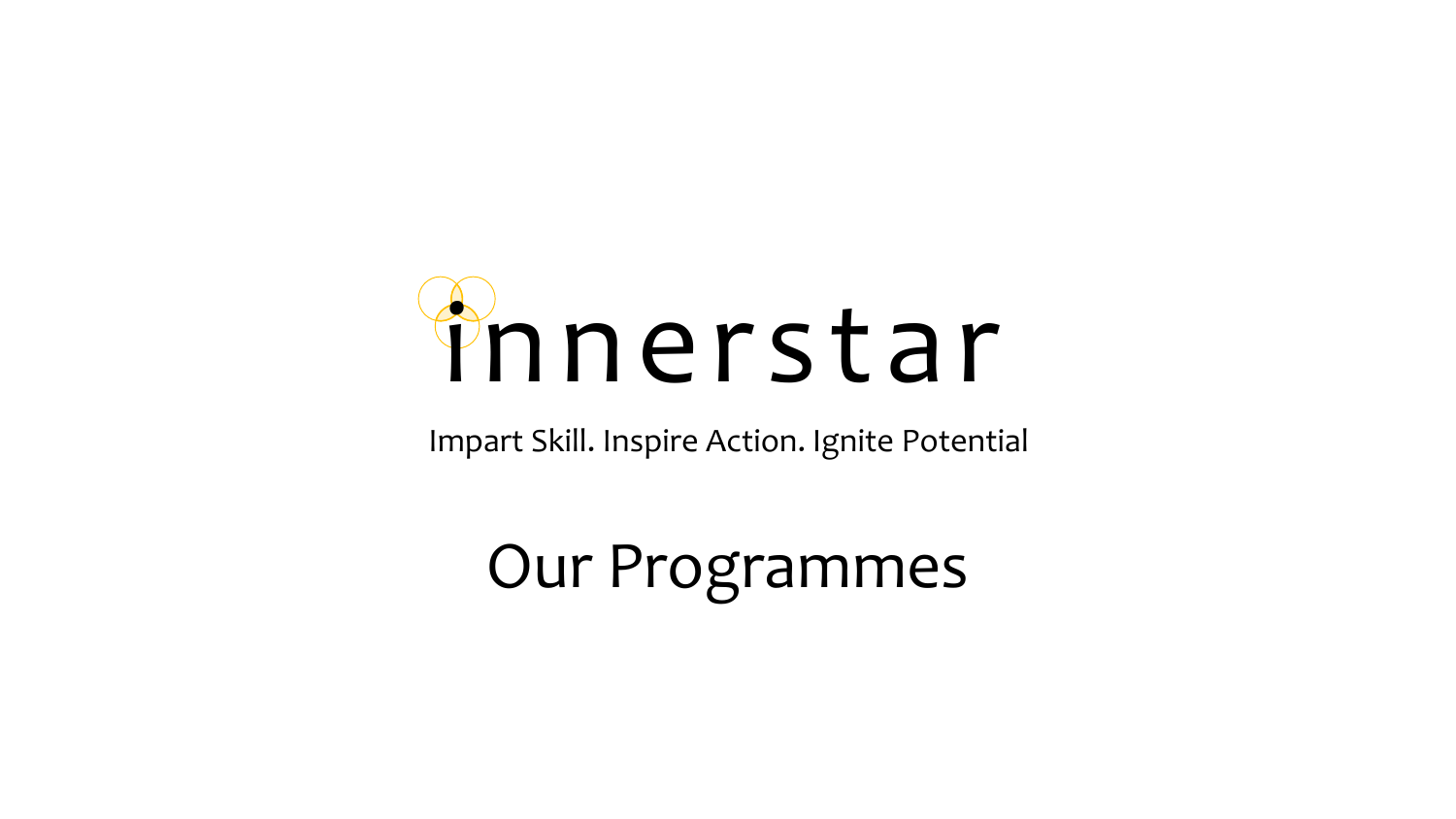# Self Awareness & Self Regulation

**Programme:**

• E-Colors and Personal Intervention Workshop

**Objectives:**

• Heighten self-awareness, self-regulation and self-leadership • Improve communication and interaction

**Age Group:** 

- For staff & care-givers
- Youths 13 years and above

**Partner:**

**Equilibria** 

"The training has given us opportunity to find out our personality types and thus learn to work with one another with better understanding. The activities conducted were engaging. Mike did a great job in getting both the staff and residents working together with so much fun and laughter... (the) E-Colours workshop has helped the youths to discover their personality and to apply their strengths when working with others."

Director, Sunbeam Place @ The Children's Society (SBP)



#### **EQUILIBRIA™**

Equilibria is the global coaching company that developed the E-Colors and Personal Intervention coaching tools. Innerstar has partnered with Equilibria to deliver the E-Colors program to help under-privileged youths better realise their potential through heightened self-awareness and self-regulation. The E-Colors program has been used successfully in schools all over the world including United States, Thailand and Singapore.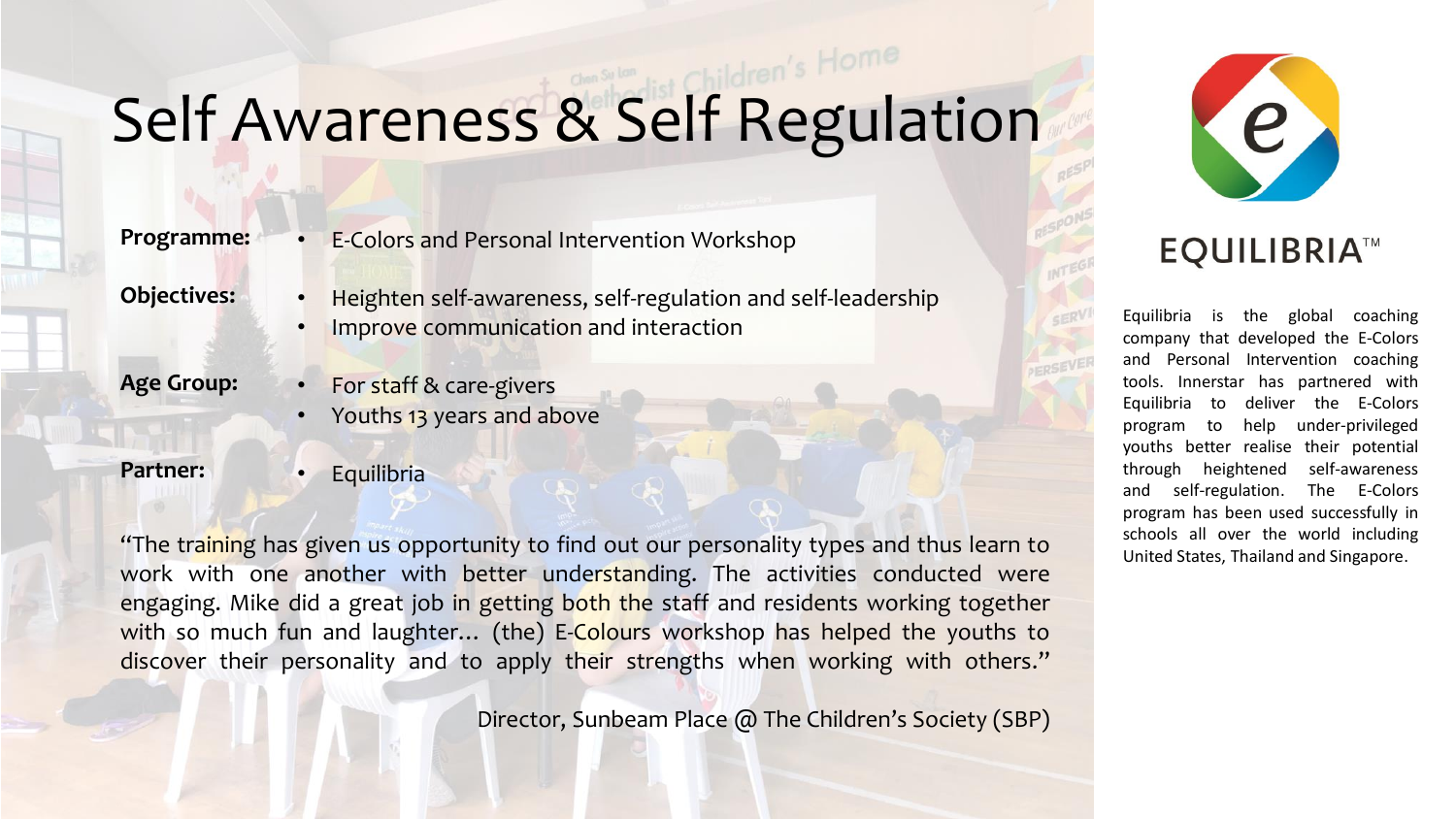### Coding, Robotics & Engineering

| Programme: |  |
|------------|--|
|------------|--|

• Coding & Robotics Workshops

**Objectives:**

• Raise awareness and build interest in a 21st century skill • Interested participants may get a sponsorship for coding classes

**Age Group:** 

• For children 7 years and above

**Partner:**

• ripplecreate

"The programmes that Innerstar have provided have been great. They were interactive, experiential, informative and fun; and the children and youth really enjoyed and benefited from the sessions. Innerstar's efforts to create a positive lasting impact is also aligned with our mandate and we look forward to further engagements with Innerstar in 2019 and beyond."

Assistant Manager Partnerships, Chen Su Lan Methodist Children's Home



#### ripplecreate

Ripplecreate is a leading Singapore based company focused on equipping youths with the future skill of coding and an aptitude in STEM\* -related fields of knowledge. The company pursues a holistic technology-learning pedagogy, covering design thinking, computational thinking, digital quotient as well as selfdirected, inquiry-based and experiential learning. Trusted by educators from over 100 schools in Singapore, Ripplecreate's programs have benefited more than 10,000 students across a diverse range of domains from coding and robotics to cybersecurity. Innerstar is partnering Ripplecreate to equip underprivileged youths with the knowledge, mindset, skills and creativity to succeed in the 21st century and beyond.

\* Science, Technology, Engineering & Mathematics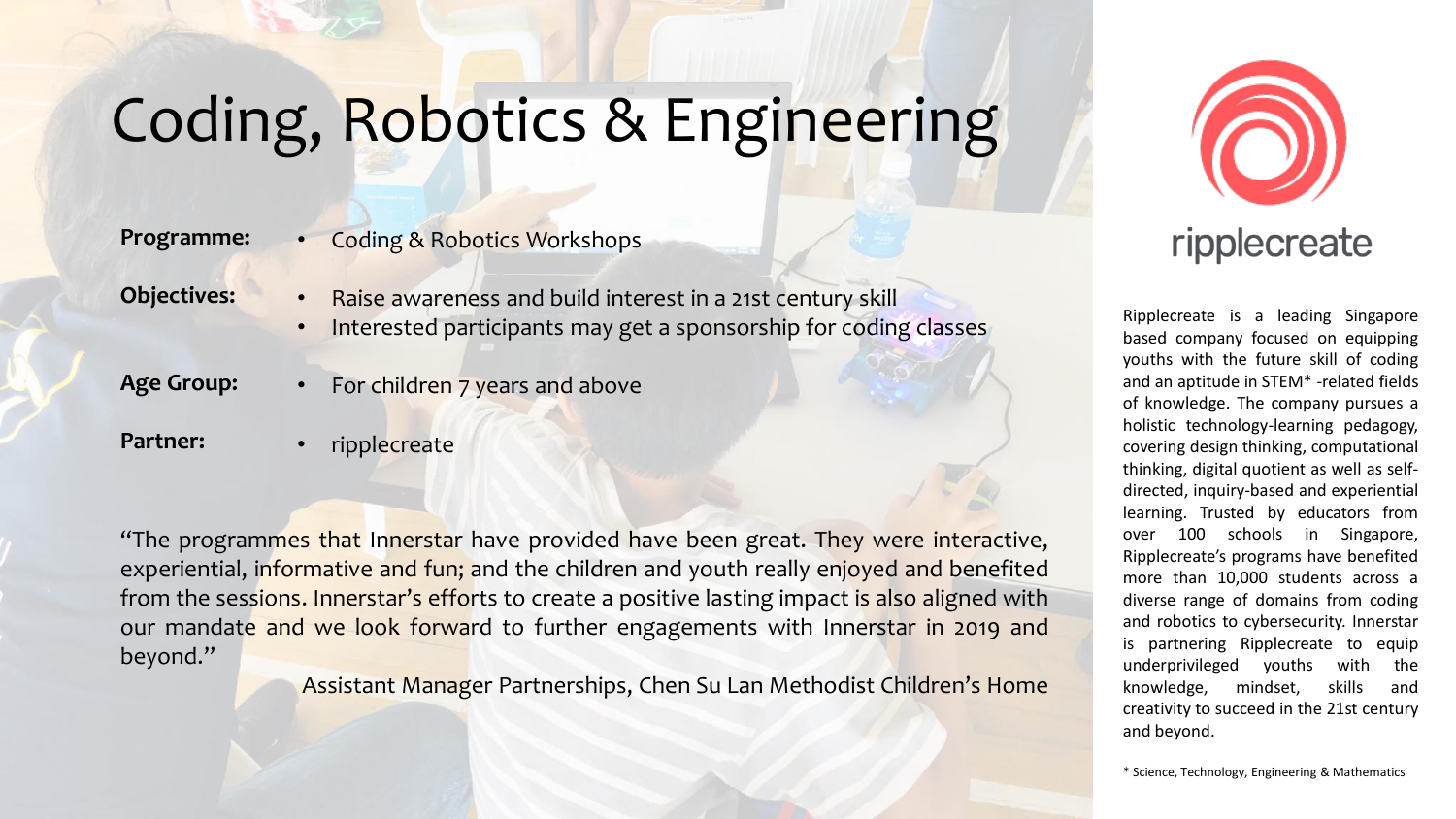### Weekly Sports Programmes

| Programme: | Weekly Football Training |
|------------|--------------------------|
|------------|--------------------------|

**Objectives:** • Help children develop new skills as well as teamwork & discipline

- **Age Group:**  • For children 7 years and above
- **Partner:**
- SportCares



Established in 2012 as the philanthropic arm of Sport Singapore, SportCares leverages positive sport experience to empower and better the lives of at-risk youth, low-income families, seniors and persons with disabilities. SportCares works with dedicated partners to deliver a range of Core Sport Programs such as football, athletics, basketball and swimming. SportCares' guiding principle is based on the SportCares HEARTS Framework, which spells a Journey of Care for its constituents, and is a combination of the Grit of Sports and the Nurturance of Positive Relationships.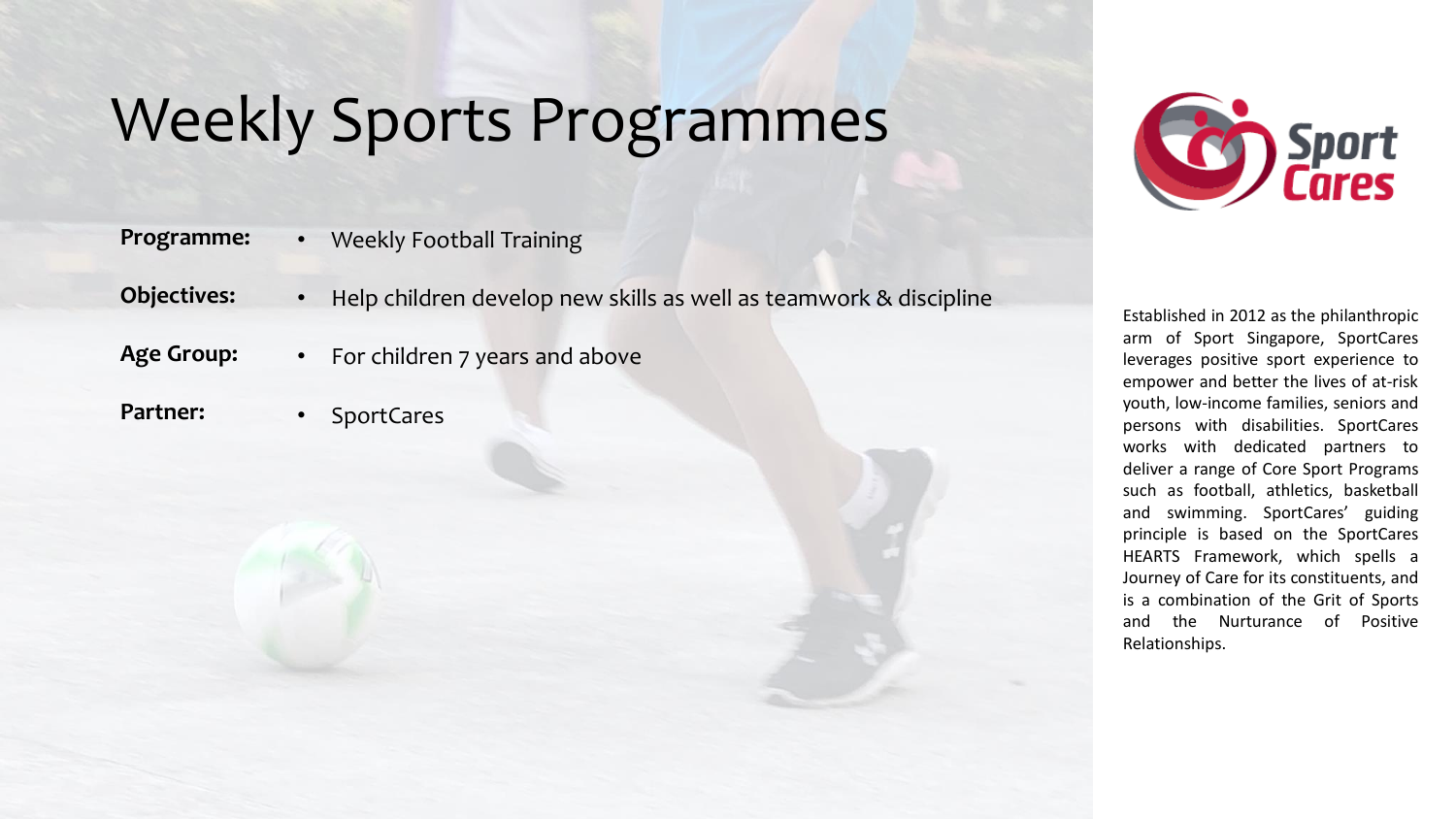### Other Upcoming Programmes

| Programme:         | <b>Career Mentorship Workshops</b>                        |
|--------------------|-----------------------------------------------------------|
| <b>Objectives:</b> | Help raise awareness on career options & drive aspiration |
| <b>Age Group:</b>  | For youths 17 years and above                             |
| <b>Partner:</b>    | Advisory.SG                                               |



| Programme:         | Early Learning & Intervention-based Learning Programmes   |  |
|--------------------|-----------------------------------------------------------|--|
| <b>Objectives:</b> | Literacy & numeracy programmes for children with learning |  |
|                    | difficulties                                              |  |
| <b>Age Group:</b>  | Children aged 6-7                                         |  |
| Partner:           | <b>Learning Vessels</b>                                   |  |